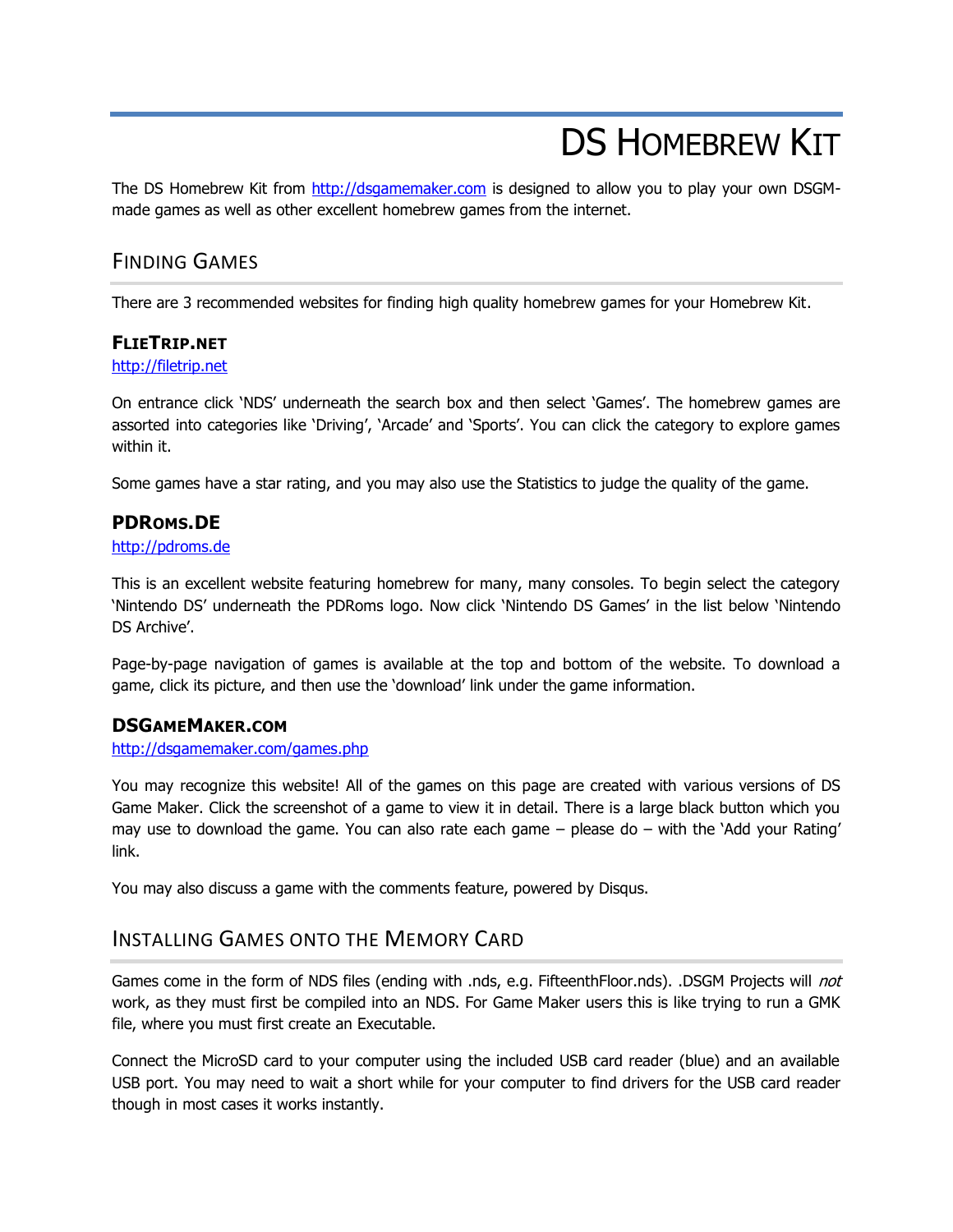Navigate to (My) Computer and double click the drive that is the memory card. You can tell if it is the memory card as it has a normal capacity of around 1.8 GB. You can copy and paste any NDS files here or drag them into this window. You should now safely remove the card. To do this follow the instructions in this document under the heading 'Eject/Safely Remove the Memory Card'. It is listed under 'Best Practices'.

# BASIC TROUBLESHOOTING

## THE DS DOES NOT RECOGNIZE THE R4I PLATINUM



Almost every time the way to fix this is to clean the connector strip on the R4i Platinum, or insert and reinsert the card rapidly for 10 or so seconds. The strip is shown left. You should use a soft material like a glasses-cleaning cloth. Do not use an abrasive material.

THE CARD APPEARS AS 'DANNY PHANTOM' ON THE NINTENDO DSI

This is default behavior and can be ignored. In order for the DSi to recognize a non-Nintendo produced cartridge, the cartridge uses the header from a commercial game.

THE CART IS STUCK ON 'LOADING…'

Firstly check if the MicroSD card is inserted properly or even at all. You should follow the cleaning steps for "The DS does not recognize the R4i Platinum" as shown above. The cartridge will not warn you that there is no MicroSD card inserted as the functionality for it to do so is in the cart firmware, which is stored on the MicroSD card.

The next thing to try is performing a "factory" restore. The firmware on the memory card may be missing files or be incomplete. Please see the below section "Performing a "Factory" Reset".

#### I SEE A PIXELATED ICON AND THE MENU DOES NOT LOAD

If you see the icon shown right, there is no firmware installed on the MicroSD card, or at least an important file is missing from it. Please follow the below instructions for "Performing a "Factory" Reset".



# PERFORMING A 'FACTORY' RESTORE

- 1. Connect the memory card to your computer with the included USB reader
- 2. Backup any games/other files you have added to the memory card since you bought it
- 3. Delete all files on the memory card
- 4. Go to (My) Computer, select the drive that is the memory card. Right click it, and select "Format"
	- a. Select "FAT (Default)" for the File system and set the "Allocation unit size" to "Default allocation size"
	- b. For 'Volume label', provide a name like 'James' Kit'
	- c. Click "Start", and click "OK" when the "Format Complete" dialog appears. Close the window.
	- d. Download the following ZIP archive to your Desktop: <http://bit.ly/dbn2Ih>